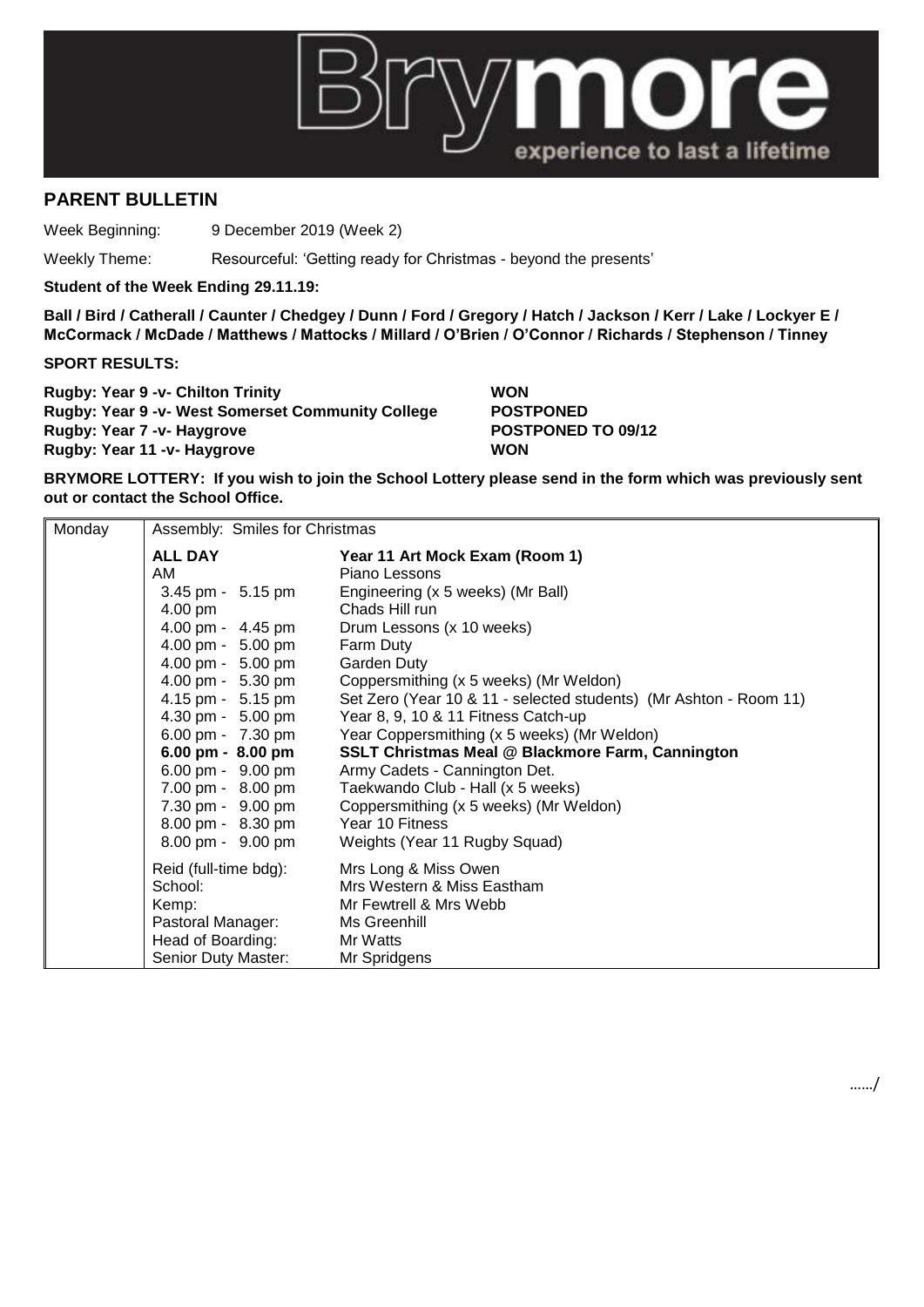| Tuesday   | Tutorial                                                                                                                                               |                                                                                                                                                                                                                                          |
|-----------|--------------------------------------------------------------------------------------------------------------------------------------------------------|------------------------------------------------------------------------------------------------------------------------------------------------------------------------------------------------------------------------------------------|
|           | <b>ALL DAY</b><br>AM<br>AM<br>1.15 pm - 1.45 pm<br>$-3.30$ pm                                                                                          | Year 11 Art Mock Exam (Room 1)<br>Year 7 Agri Trip to Blackmore Farm, Cannington<br>Year 7 Horti Trip to Monkton Elm Garden Centre, Taunton<br><b>School Council (Meeting Room)</b><br>Rugby: Year 9 & 10 -v- BCS & WSC (Home) POSTPONED |
|           | 3.45 pm - 5.15 pm<br>4.00 pm<br>4.00 pm - 4.45 pm<br>4.00 pm - 5.00 pm                                                                                 | Tool Making/Engineering (x 5 weeks) (Mr Ball)<br>Chads Hill run<br>Guitar/Drum Lessons (x 10 weeks)<br>Farm Duty                                                                                                                         |
|           | 4.00 pm - 5.00 pm<br>4.00 pm - 5.30 pm<br>4.30 pm - 5.00 pm<br>5.15 pm - 6.00 pm<br>6.00 pm - 7.30 pm                                                  | Year 9 Rugby<br>Sheet Metal Work (x 5 weeks (Mr Weldon)<br>Year 8 Fitness<br>Wood Carving (x 5 weeks) (Mr Ball)<br>Sheet Metal Work (x 5 weeks (Mr Weldon)                                                                               |
|           | 7.45 pm<br>8.15 pm<br>6.15 pm - 7.15 pm                                                                                                                | <b>Boarding House Christmas Parties</b><br><b>Kemp House</b><br><b>Reid &amp; School House</b><br>Targeted Year 11 Higher Intervention Maths (By invite only) -<br>Room 10 (Mrs Truman)                                                  |
|           | 7.30 pm - 9.00 pm<br>7.30 pm - 8.15 pm<br>8.00 pm - 8.30 pm<br>8.00 pm - 9.00 pm                                                                       | Sheet Metal Work (x 5 weeks (Mr Weldon)<br>Lego Club - Kemp House (Mrs Webb)<br>Year 11 Fitness<br>Weights (Year 10 Rugby Squad)                                                                                                         |
|           | Reid (full-time bdg):<br>School:<br>Kemp:<br>Pastoral Manager:<br>Head of Boarding:<br>Deputy Head of Boarding: (pm) Mr Bagshaw<br>Senior Duty Master: | Mrs Long & Ms Carter<br>Mrs Western & Miss Eastham<br>Mr Fewtrell & Mrs Webb<br>Ms Greenhill<br>(Day) Mr Watts<br>Mr Spridgens                                                                                                           |
| Wednesday | Assembly: Mr Thomas                                                                                                                                    |                                                                                                                                                                                                                                          |
|           | <b>Christmas Jumper Day</b>                                                                                                                            |                                                                                                                                                                                                                                          |
|           | 12.40 pm<br>$1.00$ pm                                                                                                                                  | <b>Christmas Lunch (Dining Hall)</b><br>Year 7<br>Year 8                                                                                                                                                                                 |
|           | 1.15 pm<br>1.30 pm<br>1.45 pm<br><b>PM</b>                                                                                                             | Year 11<br>Year 10<br>Year 9<br>Area XC Trials for all years @ Brymore                                                                                                                                                                   |
|           | 3.45 pm - 5.15 pm<br>4.00 pm<br>4.00 pm - 5.00 pm<br>4.00 pm - 5.00 pm<br>4.00 pm - 5.00 pm<br>4.00 pm - 5.30 pm<br>4.30 pm<br>4.30 pm - 5.00 pm       | Archery (x 5 weeks) (Mr Ball)<br>Chads Hill run<br>Farm Duty<br>Garden Duty<br>Year 7 & 8 Rugby<br>Blacksmithing (x 5 weeks (Mr Weldon)<br>Guitar Lessons (x 10 weeks)<br>Year 9 Fitness                                                 |
|           | 6.00 pm - 7.30 pm<br>7.15 pm - 8.00 pm<br>7.30 pm - 8.30 pm<br>7.30 pm - 9.00 pm                                                                       | Blacksmithing (x 5 weeks (Mr Weldon)<br>Games - Reid House (Mrs Edwards)<br>Young Farmers Club - LRC<br>• Christmas Quiz<br>Blacksmithing (x 5 weeks (Mr Weldon)                                                                         |
|           | 7.30 pm - 9.00 pm<br>7.45 pm - 8.30 pm                                                                                                                 | Weights (Year 10&11 Rugby Squad)<br>Athletics - MUGA (Invite Only)                                                                                                                                                                       |
|           | Reid (full-time bdg):<br>School:<br>Kemp:<br>Pastoral Manager:<br>Head of Boarding:<br>Deputy Head of Boarding:<br>Senior Duty Master:                 | Mrs Long & Miss Owen<br>Mrs Western & Miss Eastham<br>Mr Fewtrell & Mrs Webb<br>Ms Greenhill<br>Mr Watts<br>Mr Bagshaw<br>Mr Spridgens                                                                                                   |